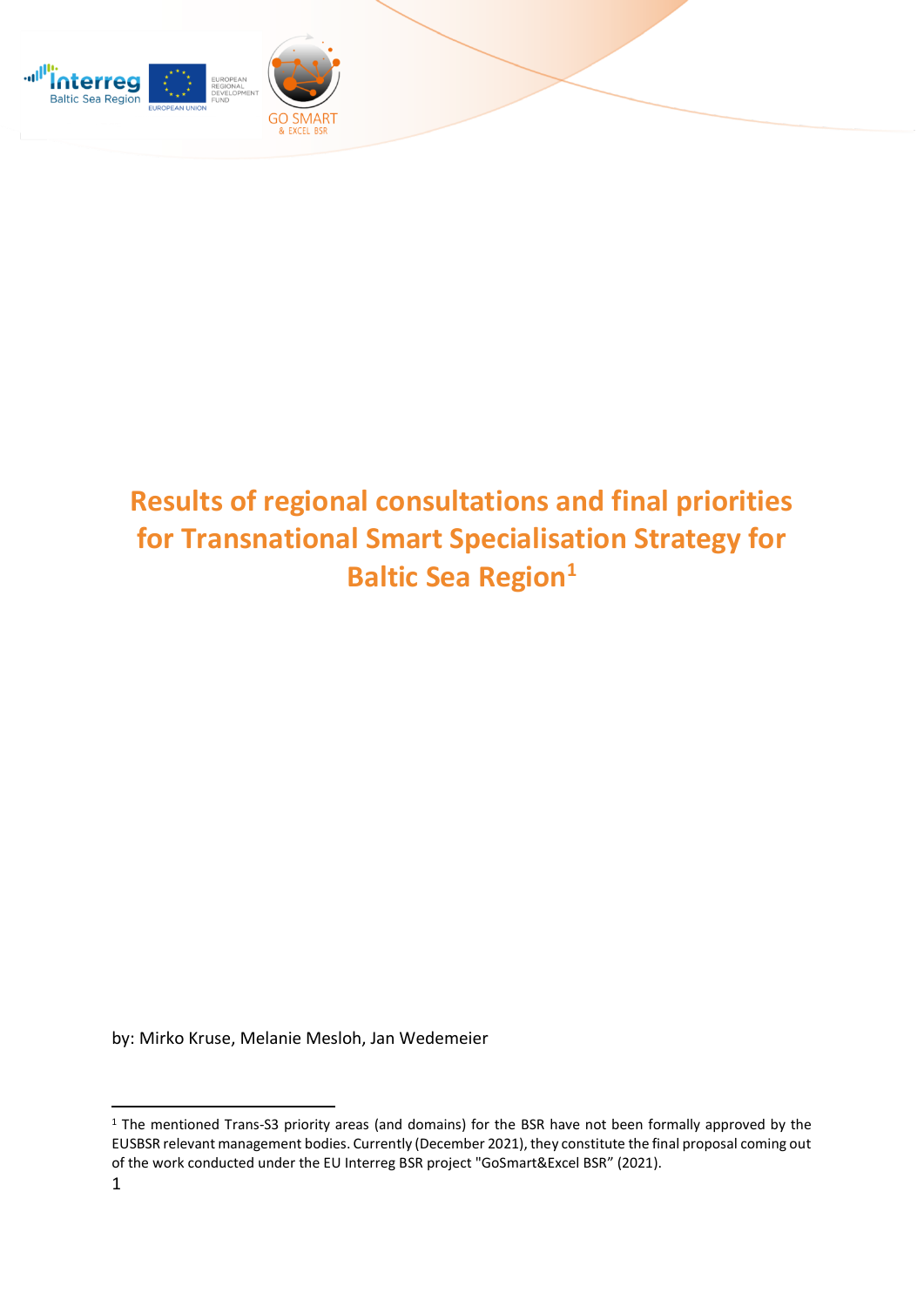

This document presents a final evaluation of the process for the preparation of the Transnational Smart Specialisation Strategy (Trans-S3) developed within the EU Baltic Sea Region (BSR). The methodology of this analysis follows 5 sequences (see fig. 1), which includes qualitative and quantitative statistical analyses, as well as regional stakeholder consultations<sup>2</sup>. The approach taken for the Trans-S3 includes following steps: 1- Search for common priorities, 2- Analytical review of priorities, 3- Taking into account market and technology trends, 4- Identification of internationalization potential, 5- Stakeholder consultation.



The results of the analysis indicate that regions under consideration have common (shared) and complementary S3 priorities. These points had to be considered in the development of Trans-S3 priorities and existing synergies, as well as potentials in cooperation on a transnational level had to be identified. Challenges in the development of the Trans-S3 arose on the one hand due to data availability for the BSR. For example, for the analysis of the policy S3 priorities of the regions under consideration, the retrieved data were available in an inconsistent form. This was especially true for the age of the data and the different update times e.g., of the entries on the Eye@RIS3 Platform or from the Worldwide Input-Output database. Other difficulties included the fast-moving nature of market and technology trends,

<sup>&</sup>lt;sup>2</sup> For detailed information, please refer to [Kruse, M.; Mesloh, M.; Wedemeier, J. \(2021\) Technical Report](https://www.hwwi.org/fileadmin/hwwi/Publikationen/Studien/Smart_Specialisation_and_interregionality_GoSmart-ExcelBSR.pdf) – [Smart Specialisation and interregional cooperation in the Baltic Sea Region: Regional specialisation, trends,](https://www.hwwi.org/fileadmin/hwwi/Publikationen/Studien/Smart_Specialisation_and_interregionality_GoSmart-ExcelBSR.pdf)  [and internationalisation potential.](https://www.hwwi.org/fileadmin/hwwi/Publikationen/Studien/Smart_Specialisation_and_interregionality_GoSmart-ExcelBSR.pdf)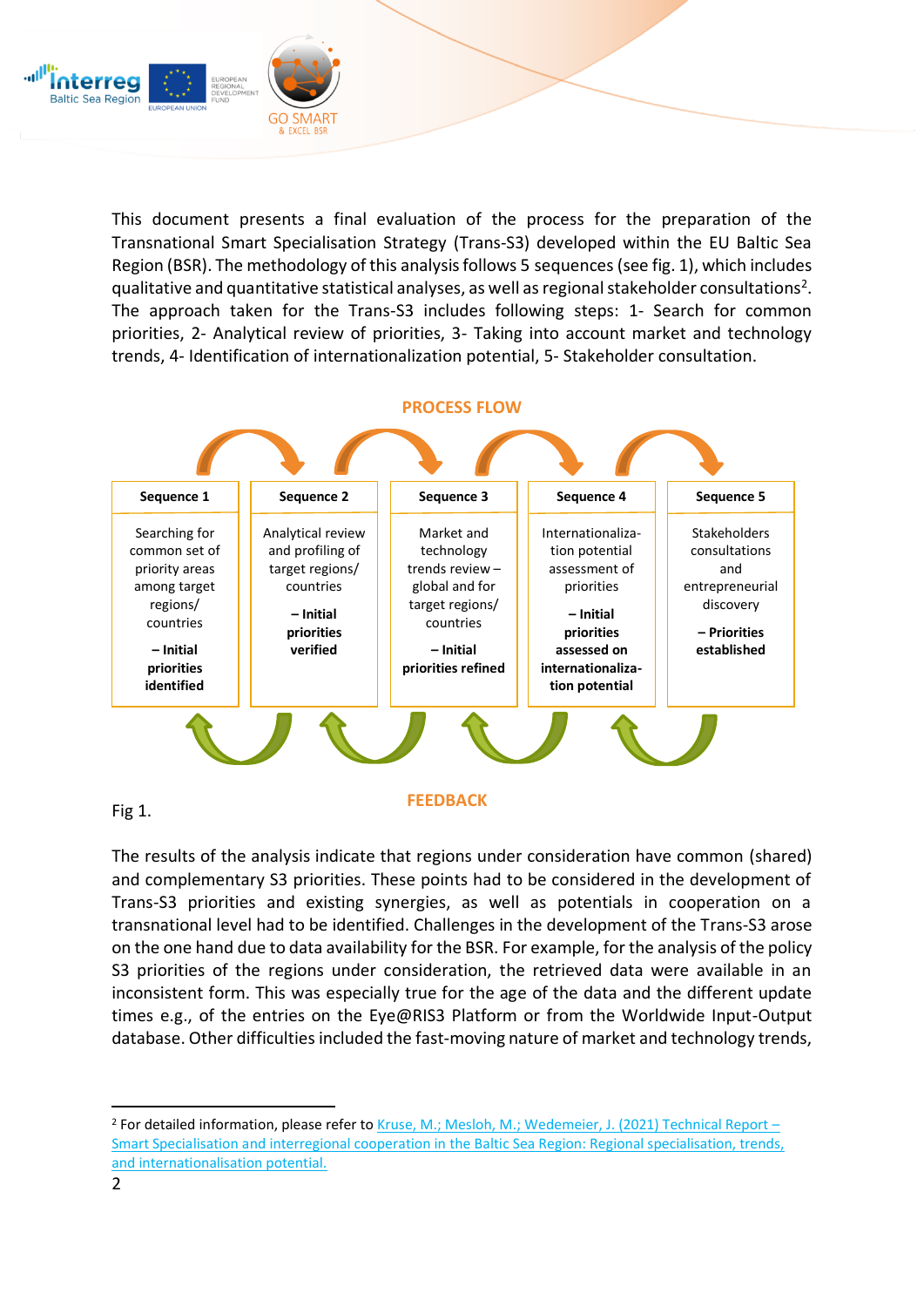

which the qualitative structure of sequence 3 entails due to the high degree of complexity of its effects on the regions under consideration.

In order to define common denominators as a basis for further discussion of Trans-S3 priorities in the BSR, the outcome of the Trans-S3 development represents economic sectors on a broad level. Specifically, sectors that can be defined as a basis for common S3 priorities include:

- − C Manufacturing
- − E Water supply; sewerage, waste management and remediation activities,
- − H Transportation and storage,
- − J Information and communication technologies,
- − M74 Other professional, scientific, and technical activities,
- − M72 Scientific research and development.

Against the background of further regional specifics, political implications and market and technology trends, more specific synergies and cooperation potentials can be determined via further discussions among relevant stakeholders.

This discussion was organised in a series of regional workshops in the partner regions of the "GoSmart&Excel BSR" project within the Baltic Sea Region (tab 1). The workshops and consultations took place b/ween August  $31^{st}$  and December  $3^{rd}$ , 2021. The aim was – to leverage the regional promotion of the capacities of the innovation actors (innovation brokers, authorities, research institutions, companies) around the approach of smart specialisation and thus to better align the capabilities of the regions. The stakeholder workshops helped to support the results of the technical report (Kruse, M.; Mesloh, M.; Wedemeier, J., 2021, Technical Report – Smart Specialisation and interregional cooperation in the Baltic Sea Region: Regional specialisation, trends, and internationalisation potential, Hamburg).

| <b>BSR-Region</b>              | Number of participants | Stakeholder   |
|--------------------------------|------------------------|---------------|
|                                | 37                     | Policy        |
| Bialystok, Gävleborg, Hamburg, | 59                     | Industry      |
| Kaunas, Kymenlaakso, Valga,    | 77                     | Science       |
| Vidzeme Planing Region         | 12                     | Civil Society |
|                                | 47                     | Other         |

The consultation of regional stakeholders in the project's partner regions revealed, among other things, that especially the following areas are of interest for the cooperation of economic, political and scientific actors in the BSR partners from the EU countries (tab 2).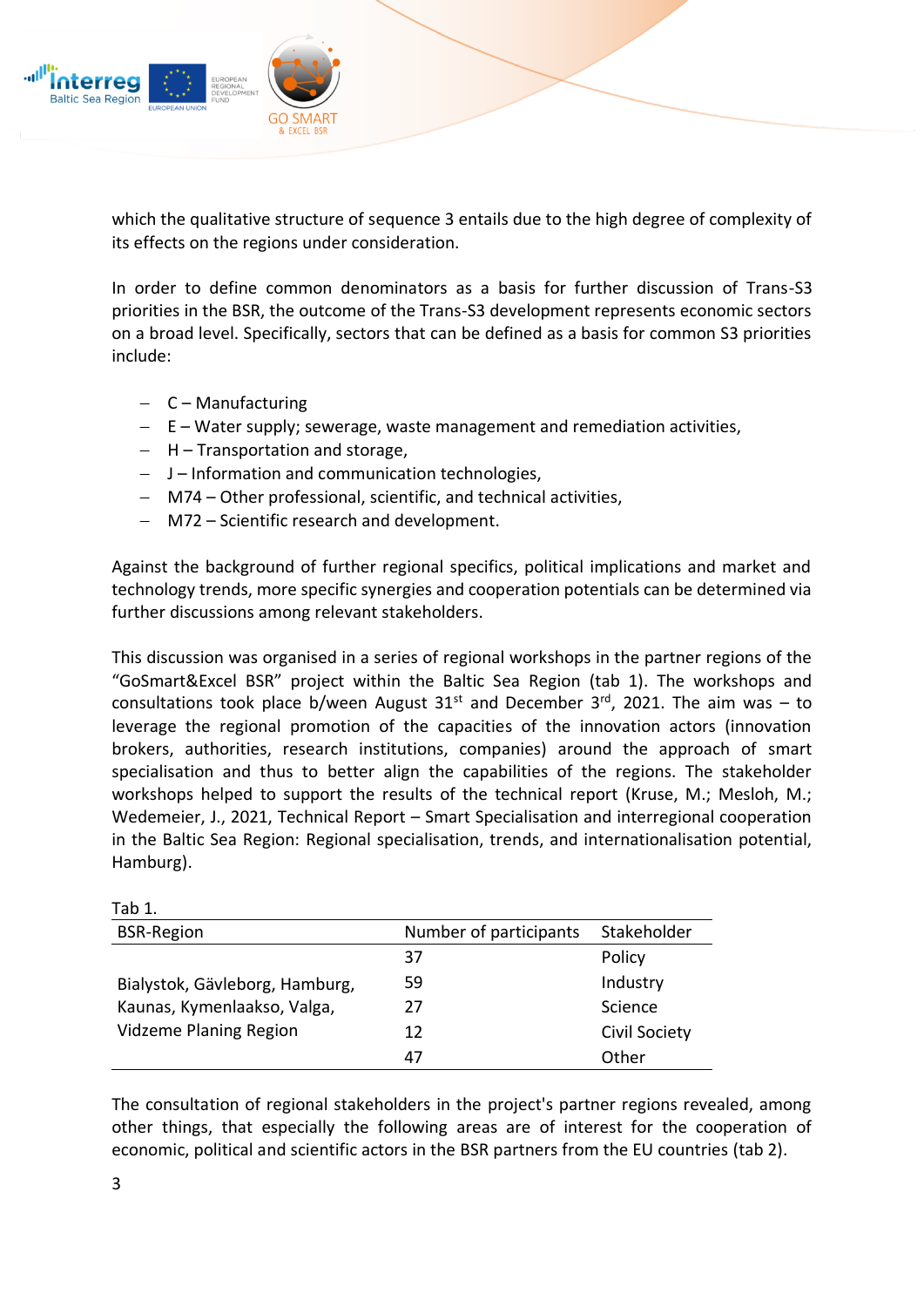

The collection of cooperation ideas (of domains) within the logic of S3 (see tab 2.) has confirmed the **proposed list of final priority areas of Trans-S3 for the Baltic Sea Region**:

- 1. **Advanced clean manufacturing and services**: bioeconomy, circular economy, blue growth; low-carbon production; clean and automated vehicles and machinery; enhanced agro/food and forestry/wood production; sustainable biotechnological processes and products of specialised chemistry; advanced environmental engineering; critical raw and other materials production, etc. (C. Manufacturing).
- 2. **Sustainable water management**: water supply and waste water management, remediation activities; marine systems ecology and economy; water-climate, waterfood and water-energy research; minimised consumption of water in production, water preservation, etc. (E. Water supply, sewerage, waster m., and remediation services).
- 3. **Innovative transportation and storage**: smart, green and secure transportations systems; advanced logistics and storage, etc. (H. Transportation and Storage).
- 4. **Digitalisation and cybersecurity**: information and communication technologies infrastructure; cloud computing solutions and services; information interoperability; digitalisation of industry (internet of things, etc.), services and science; software development and programming; cybersecurity; e-skills; e-services; e-government; gamification (J. Information and communication technologies).
- 5. **Smart health**: innovative medicine, medical technology, biotechnology, biomedicine, new treatments and medical devices; telemedicine, digital applications in health and well-being, advanced diagnostics; genetic engineering and research; health, healthrelated services, rehabilitation; life sciences and welfare technology; nutrition (M74: Other professional, scientific and technical activities / M72 Scientific Research and Development).
- 6. **Cross innovation**: cross-sectoral and cross-disciplinary research and development and innovation (M74: Other professional, scientific and technical activities / M72 Scientific Research and Development).

Tab 2. Domains Circular economy, Bioeconomy, Resource efficiency, Resource rehabilitation, Sustainable water management, Sustainable production, Pharmaceuticals based on natural raw materials,